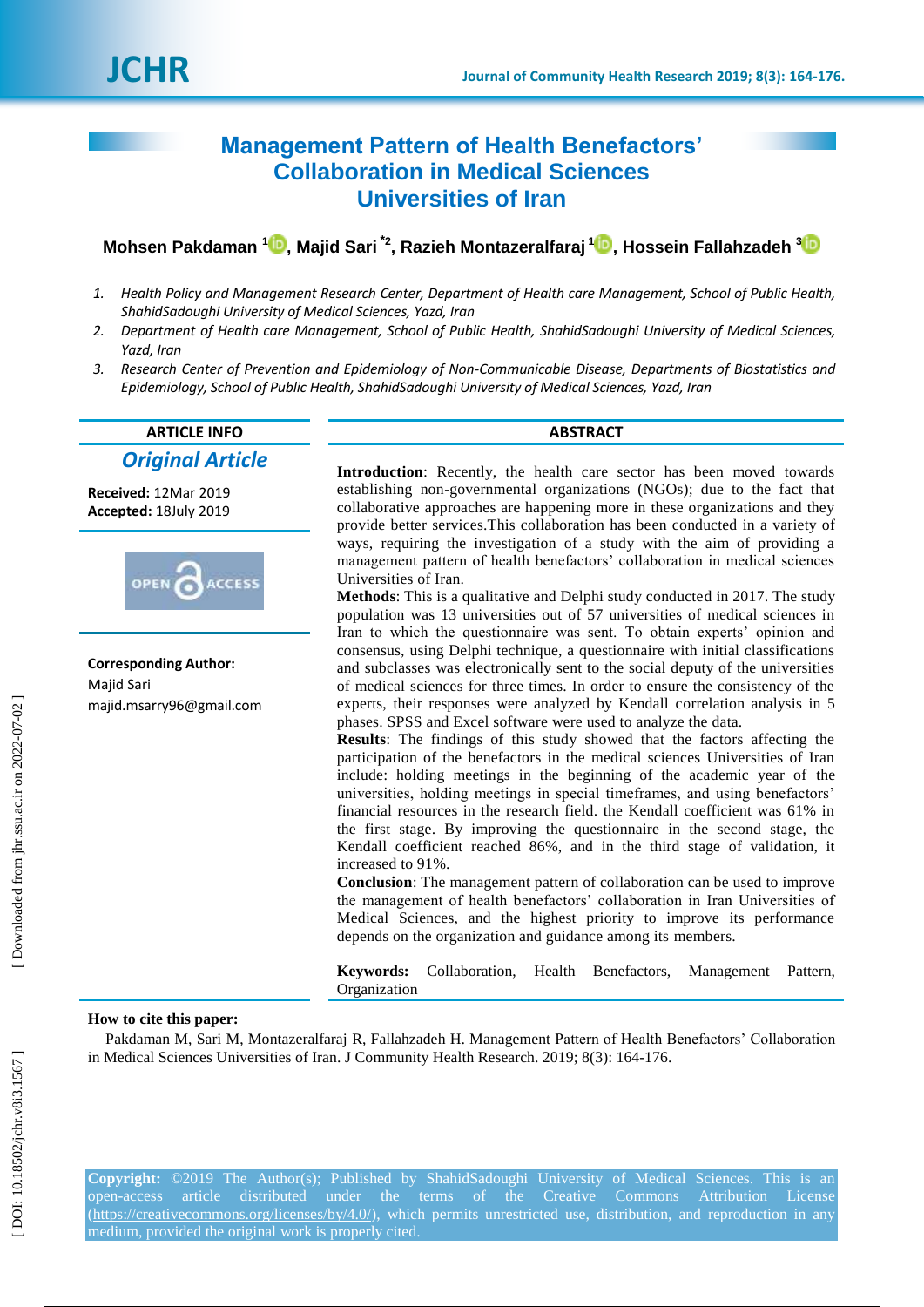## **Introduction**

Health is considered as a fundamental concept in human life and it has always been emphasized on achieving, preserving, and promoting it ( 1). The most comprehensive definition of this concept among scientific literature of health is related to the World Health Organization (WHO) ( 2 ). According to this definition, health is a state of complete physical, mental, and social well -being, not just the absence of disease and organ failure, which leads to a greater collaboration ( 3). The health care system is to organize people, institutions, and resources to provide health care services to meet the health needs of target populations. According to the WHO, the health system goals consist of the good health for citizens, meetingpeople's needs and justly methods of dedicating resources among many people ( 4). All health systems, on the one hand, face the challenge of scarcity of resources and do not have the capacity to provide all the services needed by all people. On the other hand, they seek to increase equity in access to health care and services. Popular religious activities and assistance to the needy people have been commonplace among nations and people from centuries ago, and what is known as the NGO is due to institutionalized activities that have intensified since the second half of the 20th century. The most prominent feature of these NGOs is that they are voluntary and spontaneous (2) which are influenced by environmental and social conditions ( 5). In recent years, the health care sector has been one of the sectors where the NGOs have been involved. Hospitals and charity clinics are working with the efforts of benefactors to provide services. These charities can be seen as the link among the old fashioned public organizations . Charity hospitals are one of the oldest centersproviding services to various people ( 6). These organizations work with a collaborative approach ( 7). Given that the enjoyment of all people in the society from the highest health standards is known as one of the fundamental rights of humans. Health care providers are always seeking a solution for fair allocation of health services to people ( 8). This issue can be explored through collaboration, the basis of which is in NGOs ( 9). In many countries, the NGOs are viewed as a source of civil society. Other policymakers believe that by improving these types of organizations, the excessive market orientation and state -orientation that is coming from the current crisis in the world will be reduced and a kind of balance will be created among different sectors of society.

In the Islamic Republic of Iran, reducing the payment of health expenses by people has been emphasized in the fourth and fifth development plans and in the health system development plan (10). This issue in NGOs is directly related to the characteristics of their members (11). Therefore, to achieve this goal, getting advantage of the potential of charities and benefactors to cover part of health system expenses is important (12). The necessity of benefiting from charity capacities in the health system becomes more evident when the long historical background of charity culture is considered in the cultural and religious belief of the people in Iran. Charities in Iran are new organizations; therefore,they suffer from the lack of credit and financial problems.Although the obstacles to the activities of these organizations have always been apparent, the most important issues seem to be germane to the problems within organizations themselves (13). The community of health benefactors has branches in the cities and province centers, which has already had more than 150 branches in the country to operate its own targets in Iran. The scope of charity activities is not limited to healthcare services. Although the treatment area is one of the most important areas for the provision of health care services, the benefactors can help in prevention, education, research, and health policies that directly and indirectly reduce the prevalence of diseases in the community and increase people's health level.

Having a charity organization in various health areas, including prevention, health, and treatment is of utmost importance. One of the most important goals of health care is to help the Ministry of Health to reduce health deficits and provide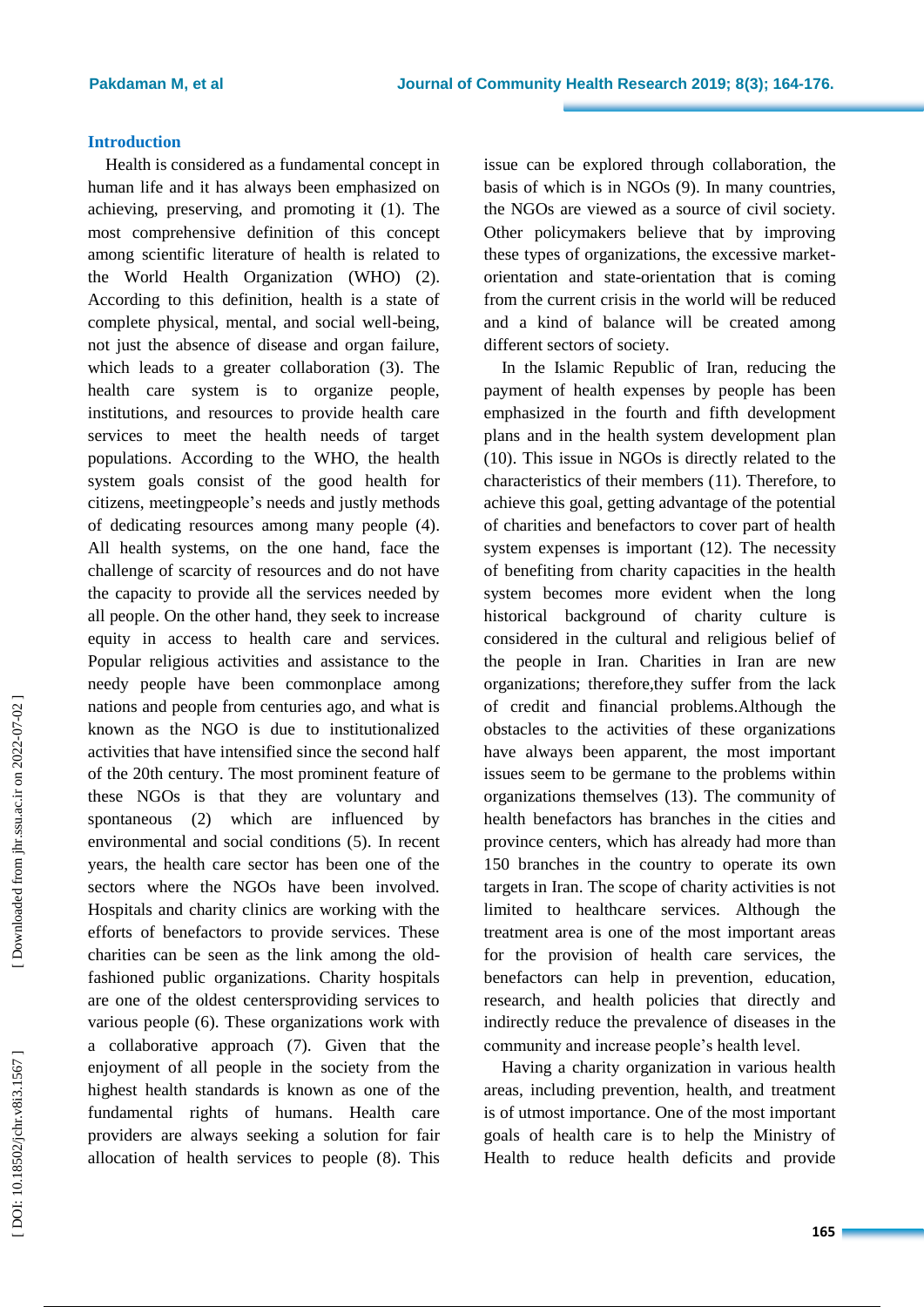financial support for the poor in the health sector. Moreover, provision of medical equipment, manpower, and hospital setup are the other goals of community of health benefactors. The high level of health benefactors' collaboration with medical sciences universities in Iran is one of the most popular characteristics of NGOs . Providing a management pattern for explaining health benefactors' collaboration as an important helper in health sector is necessary for better and more usage of the potential of benefactors and charities to provide health care services, as well as providing some health care expenses. Moreover, a legal framework should be designed to facilitate, encourage , and persuade benefactors' collaboration, and lead their help to the right direction. Therefore, it is necessary to properly organize NGOs by a coherent planning and to prevent spoiling the resources. The present study aimed at determining the pattern of health benefactors' collaboration among universities of medical sciences in Iran.

# **Method s**

The present study is a qualitative researchconducted based on Delphitechnique. A qualitative study can create a new insight and is the most appropriate approach for discovering the essence, emotions, characteristics, values, meanings, insights, and individuals' or a certain group's ways of life. Yolin states that when the purpose of a study, in addition to describing the behavior, is to discover and explain its meaning ; when attitudes and belief of the target community , in relation to the subject under study , are not specified or when the information is not sufficient or proper terms are not available for communicating with the contacts, using qualitative methods is strongly recommended. Qualitative studies allow a thorough examination of the underlying behaviors, attitudes, and perceptions determining the individuals' health status. These studies are particularly effective in answering questions containing human interpretations and attitudes, and are considered as the best way to describe the life experiences and basic social processes in them. These methods are conducted with the belief in the uniqueness of each particular situation, and the findings are the result of the interaction between the researcher and the participants. The participants were among the experts in the area of the health benefactors (the ex -deputy of social department of health ministry) and health benefactor' s communities of provinces.

The study population was all the universities of medical sciences in Iran. Out of all universities just 13 samples responded to the questionnaires that were divided into type 1, type 2, and type 3 universities. The classification of the universities , based on their type , is as follows.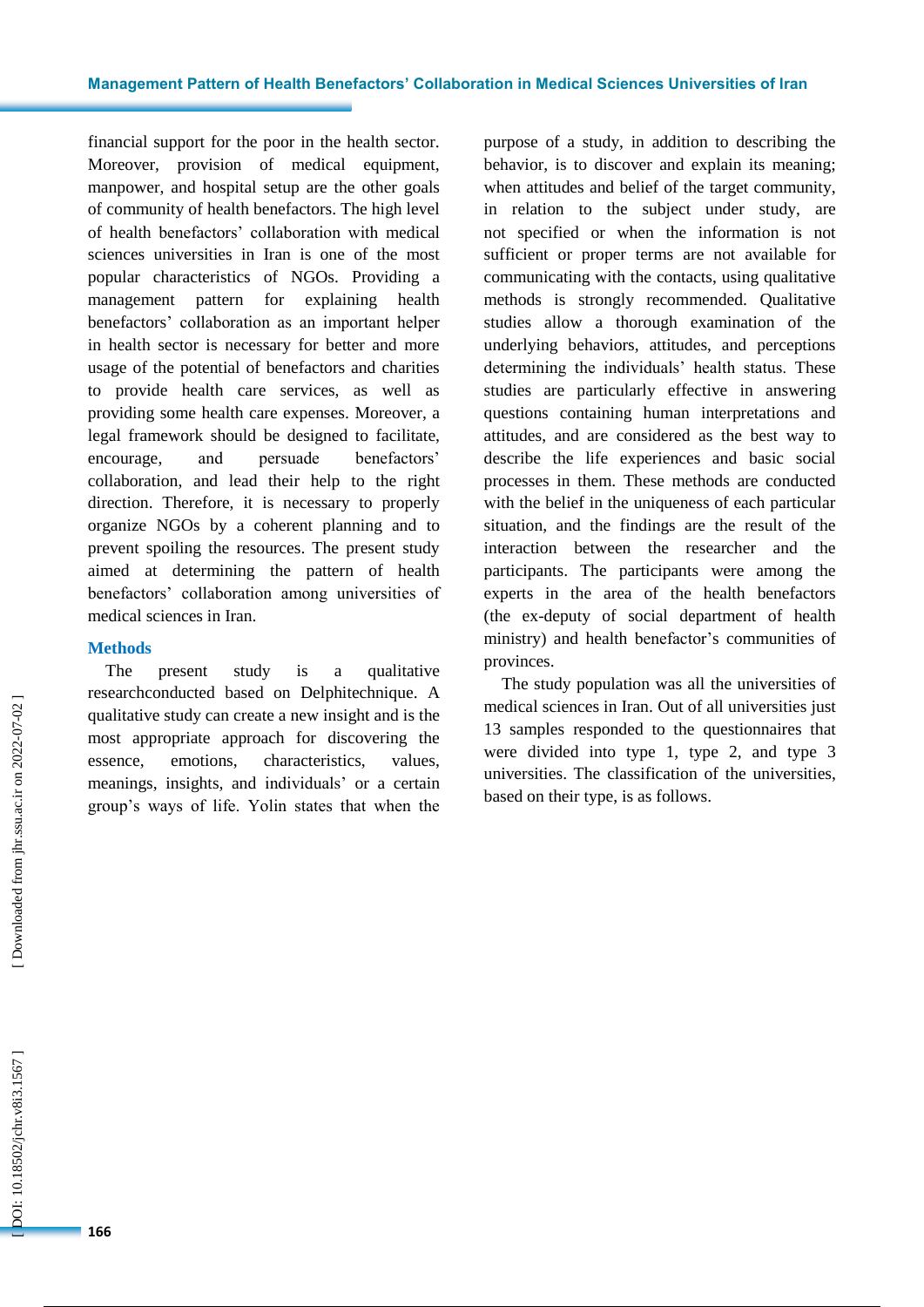| <b>Type</b> | <b>University</b>                                      | Degree of<br>education                                         | Gender                                   | <b>Position</b>                                                                                                                                                                                                                                                                                                                                                                                          |
|-------------|--------------------------------------------------------|----------------------------------------------------------------|------------------------------------------|----------------------------------------------------------------------------------------------------------------------------------------------------------------------------------------------------------------------------------------------------------------------------------------------------------------------------------------------------------------------------------------------------------|
|             |                                                        |                                                                |                                          | Director and Expert of Health Partnerships and Benefits of<br>Social Assistant University                                                                                                                                                                                                                                                                                                                |
| Type 1      | Markazi y<br>Hamedan<br>Semnan<br>Orumiye<br>Khuzestan | <b>MS</b><br><b>PHD</b><br><b>BS</b><br><b>BS</b><br><b>MS</b> | $F^*$<br>$M^*$<br>$\mathbf{F}$<br>M<br>M | <b>Expert Contributors and Health Benefits</b><br>Social Assistant University<br>Member of the Hamedan Health Community<br>Director and Expert of Contributions and Health Benefits<br>Social Assistant University<br>Director and Expert of Contributions and Health Benefits<br>Social Assistant University<br>Director and Expert of Contributions and Health Benefits<br>Social Assistant University |
| Type 2      | <b>Ilam</b><br>Sirjan<br>Lorestan<br>Hormozgan         | <b>BS</b><br><b>PHD</b><br><b>PHD</b><br><b>BS</b>             | $F_{\rm}$<br>M<br>M<br>F                 | Director and Expert of Contributions and Health Benefits<br>Social Assistant University<br>Social Assistant University<br>Director and Expert of Contributions and Health Benefits<br>Social Assistant University<br>Director and Expert of Contributions and Health BenefitsSocial<br><b>Assistant University</b>                                                                                       |
| Type 3      | Khalkhal<br>Larestan<br>Khomeyn<br>Sabzevar            | <b>MS</b><br><b>BS</b><br><b>PHD</b><br><b>MS</b>              | M<br>F<br>M<br>$\mathbf F$               | Social Assistant university<br>Director and Expert of Contributions and Health Benefits<br>Social Assistant University<br>Social Assistant University<br>Director and Expert of Contributions and Health Benefits<br>Social Assistant University                                                                                                                                                         |

|  |  |  |  |  | Table 1. Classification of samples based on the universities and demographic variable |  |
|--|--|--|--|--|---------------------------------------------------------------------------------------|--|
|--|--|--|--|--|---------------------------------------------------------------------------------------|--|

#### F= female \*\*M=Male

After investigating the documents of the benefactors' collaboration at the centersand institutes of the universities of medical sciences using review method , an essay type questionnaire was designed. The questionnaires were completed by the officials of the social deputy of medical sciences universities, then the collected data were coded, and the classes and subclasses were determined. The proposed management pattern for health benefactors' collaboration was designed. The study results by Delphi method were sent to the universities of medical sciences 3 times for validation. After receiving the experts' and authorities' opinions in the medical sciences universities, the final pattern of health benefactors' collaboration was presented.

The present study is done based on charity management in 5 phasespresented as follows:

1. Investigating documents

Investigating documents of management patterns

Investigating documents of partnership management

Investigating documents of charity institutions

2. Determining the type and definition of components

Coding classes and subclasses used in the research

3. Checklist and collecting data

Selecting and deleting the steps of the components

Focus ing on related subjects

Collecting data

Advantages and the questionnaire

4. Delphi technique

First time of reliability

Second time of reliability

Third time of reliability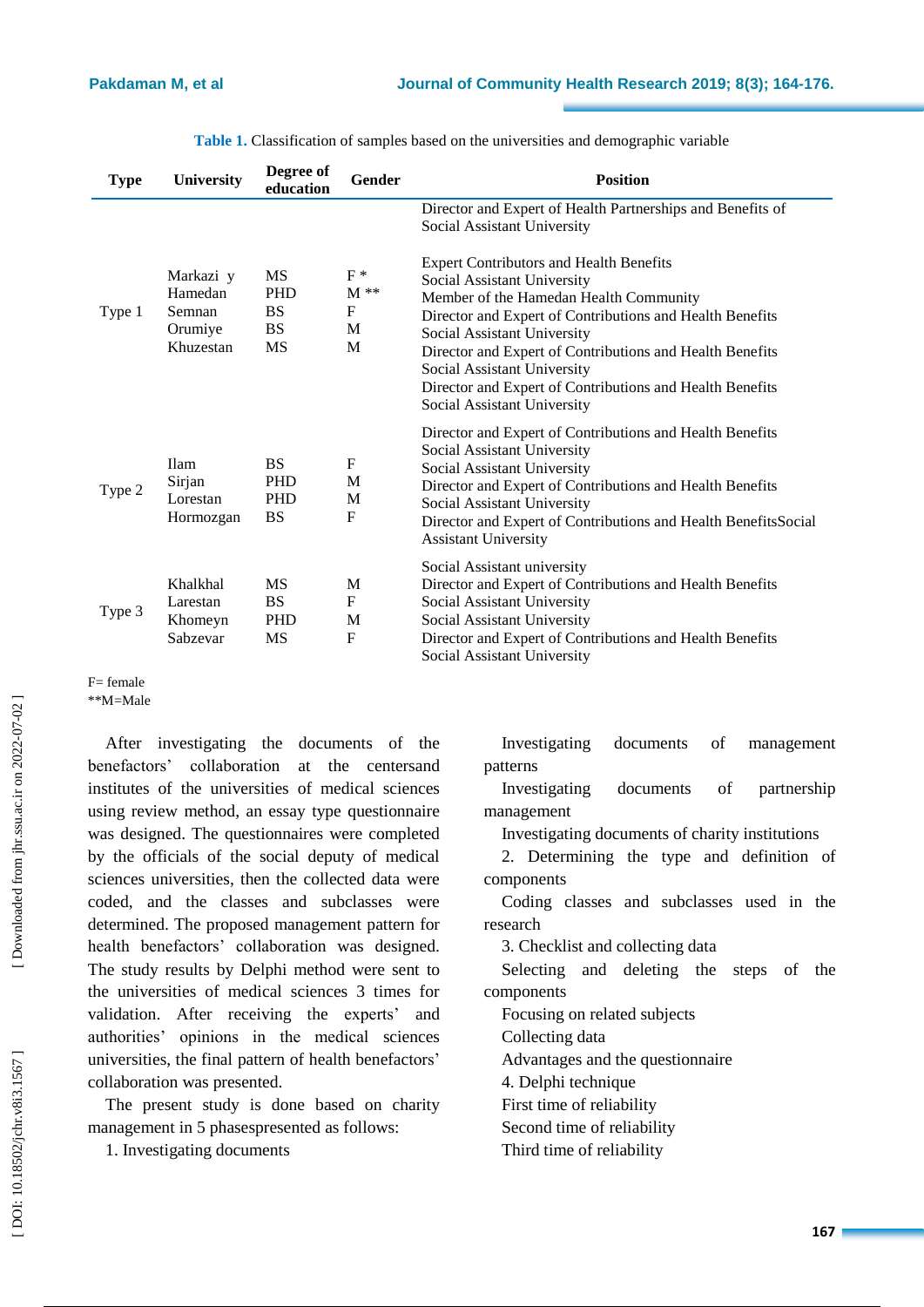## 5. Proposed pattern

The effect of using proposed pattern

#### **Results**

The Delphi technique was used to obtain experts' opinions and consensus. Classes and subclasses were electronically sent to the social deputy of the universities of medical sciences for three times. Finally, 10 people participated in the Delphi implementation process. The scoring scale at this stage was from 1 to 10 (score  $1 =$  completely disagree and score  $10 =$  completely agree). For consensus or non -consensus, the mean score for classes and subclasses was used.

**Table 2 .** Classes and Subclasses of Health Benefactors' Collaboration Pattern

| <b>Classes</b>          | <b>Subclasses</b>                                                                                                                                                                                          |
|-------------------------|------------------------------------------------------------------------------------------------------------------------------------------------------------------------------------------------------------|
| Planning                | Autumn timeframe<br>Holding meetings<br>Collaboration with charities within a specific time frame<br>Using benefactors' financial resources<br>Using financial resources donation in the field of research |
| Organizing              | Active beds<br>Charity hospitals<br>Charity organizations in cities<br>New approach to contact with the university                                                                                         |
| Guidance                | Treatment and research priorities<br>Establishing inter-organizational communication                                                                                                                       |
| Control and Supervision | Office and treatment equipment<br>Participation in policy making                                                                                                                                           |

In order to evaluate the responses, the checklist was sent to the experts for three times, the results of which are as follows.

#### **First round of validation**

In order to ensure the consistency of the experts, their responses were analyzed by Kendall correlation; therefore, it showed that 61% of the experts agree with each other (Table 3). This result indicates a good correlation among the experts' responses and therefore the results are claimed to be acceptable and can be relied upon( $r=0.869$ ). After completing the first stage, the indexes which are addressed in the hypotheses section were fixed or the keywords were extracted from the viewpoints of 10 experts. Given that the hypotheses were extracted in accordance with the extracted keywords from reviewing the resources and the researchers' purpose, it was necessary to confirm the experts' opinion that this goal was

successfully achieved at this stage. At the next stage, adjusting and modifying the questionnaire were carried out and analyzed as the effective key words on the provision of the health benefactors' collaboration management pattern in the universities.

# **Second round of validation**

At the second round, the questionnaire was sent to the experts in an analytical framework and presented as weighting to extract experts' opinions. This weighting was based on a score of 1 to 10 according to the intensity range (the highest score= 10 and the lowest score= 1). This extension of the amount of influence was presented to the experts in order to improve the effectiveness of the indexes on the classes, as well as the freedom in scoring. This kind of scoring also has a much higher level of confidence in the case of high correlation and makes the results of the Delphi method reliable.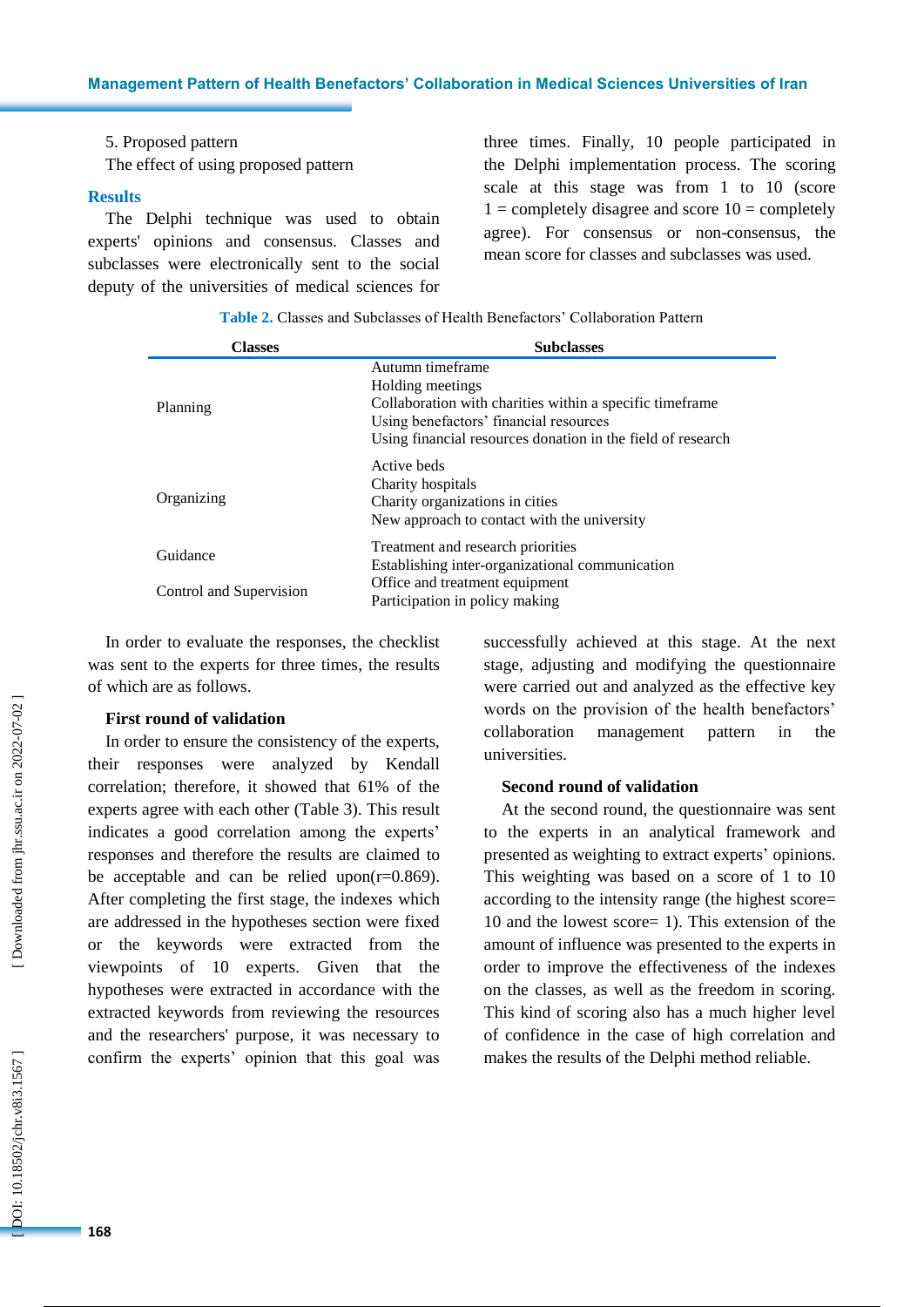**Table 3.** Kendall Coefficient in the Second Round for Classes and Subclasses of Benefactors' Collaboration

| <b>Calculation of Kendall coefficient</b> |  |
|-------------------------------------------|--|
|-------------------------------------------|--|

| Number of respondents |       |
|-----------------------|-------|
| coefficient           | 0.869 |
| Sig. (Two tailed)     | 0.001 |

As shown above, the Kendall correlation coefficient is 0.869, which represents 86% of the coordination among viewpoints. Therefore, the coordination in the responses was very high and made it possible to continue to the next stage and distribute the questionnaires in the third round.

The results of the second round questionnaire were presented and evaluated separately from all questions of the questionnaire. The results showed a relatively acceptable percentage of the coordination among the experts. As Table 3 shows, the mean is almost close to mode, which reflects the coordination of the experts(p=0.001) . Furthermore, small standard deviation shows this issue and high correlation in the experts' consensus.

In the third round, each member of the expert group received a questionnaire again in which the points of the previous stage were repeated; however, the questions were embedded in a different form. At this stage, they were asked to revise their judgment on the issues. This stage gave the group members an opportunity to clearly explain their information and judgment on the discussed topics. In order to achieve a better result comparing to the last results, a slight increase in consensus was expected. The number of repetitions and stages in the Delphi method can be continued from three to five steps, depending on the degree and amount of members' agreement. In this study, conducting three stages considering the consensus of the opinions was done; because the very high Kendall coefficient shows a high agreement among the experts.

# **Third round of validation**

**Table 4 .** Calculation of the Kendall Coefficient in the Third Round for the Classes and Subclasses of Benefactors' Collaboration

| Number of respondents | 10    |
|-----------------------|-------|
| coefficient (W)       | 0.917 |
| Sig.(Two tailed)      | 0.001 |

As shown in Table 4, the Kendall correlation coefficient is 0.917, which indicates a high level of credit for classes and subclasses . It showed that the collaborative pattern based on the third round of Delphi validation has high correlation and reliability.

Considering the evaluation and emphasis of various components and indicators and their differentiation using the Delphi method, an d factors affecting the benefactors' collaboration in the universities of medical sciences of the country, the results demonstrated that indicators can be summarized in one component, such as holding meetings in the initial period of the academic year of universities due to the development of guidance and planning by the end of the year. It is due to the fact that a clear program is initially created in an academic year perspective of the university and benefactors, after which one could take additional and developing measures, including characterizing the level of benefactors' collaboration, assigning benefactors' help to areas and decision making about university problems in different areas and planning to eliminate them.

#### **Holding meetings**

Holding meetings is one of the most important parts of the attendance and collaboration of the benefactors in the universities. They should have a high level of performance and credibility and beorganized; moreover, the benefactors and goals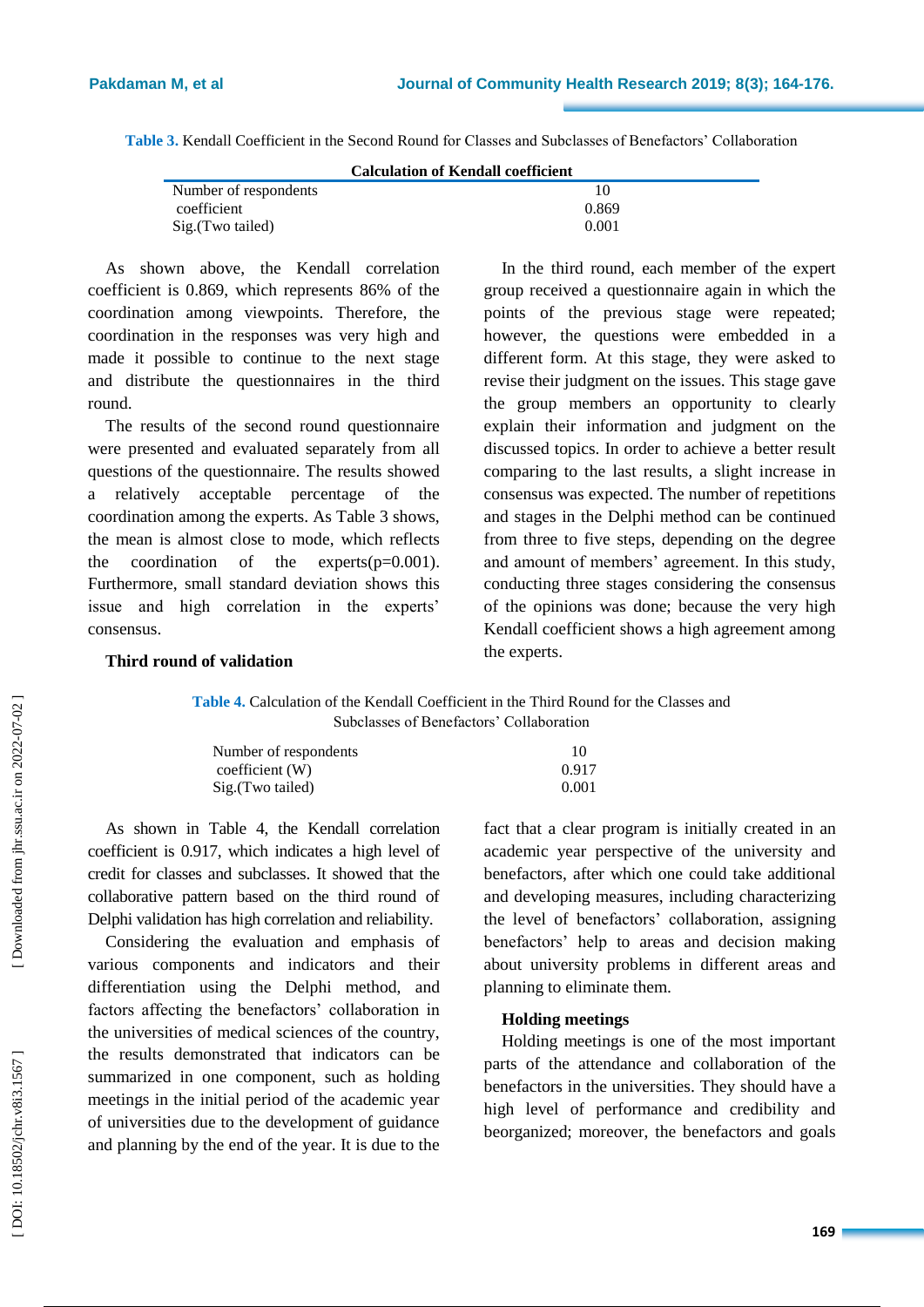are clearly identified and the operational efficiency of the meetings is extracted .

# **Specific timeframe**

Giving the experts of this study a program for holding meetings in a specific timeframe could be more appropriate compared to holding meetings based on necessity. A specific timeframe could accurately determine the scheduling of meetings and prevent inconsistencies and interferences.

The lack of benefactors and university authorities' attendance, even small, can have a significant impact on the outcome of the meetings . The specific timeframe makes the planning of the goals and methods more precisely organized prior to holding meetings, so that meetings will be held easier and the desired and aggregated results will be achieved in a shorter time.

Depending on the results of the Delphi method, cooperation with charity organizations has led to a high impact on the planning of benefactors' collaboration in medical sciences universities. Cooperation with charity organizations not only can create a better and more constructive interaction between the university and charity organizations, but also can enhance benefactors' morale and positive views in order to clearly illustrate charities ' own goals and viewpoints.

# **Using benefactors' financial resources in the field of research**

According to experts' opinion, using benefactors' financial resourcesin the medical field is considered very effective in the planning of the benefactors' management pattern of the university. Using the charity financial resources in the field of medical research can provide achievements for developing and improving the quality and quantity of health care provision.

Furthermore, according to the results of Delphi method, the factors influencing the organization of health benefactors in the universities of medical sciences in the country include: 1. Charity hospitals 2. Active beds 3.Charity organizations in cities 4.A new approach to contact with the university and treatment and research priorities in benefactors' collaboration in the universities. Based on the findings, inter-organizational communication is known as one of the factors influencing the guidance and leadership of benefactors' collaboration in medical science universities. This component was accepted by the experts. Moreover, the findings indicate that the factors affecting the control and supervision of health benefactors' collaboration in the university of medical sciences according to the results of the questionnaire and experts' opinions are as follows: 1. Office equipment and health and 2. Participation in policy making.In this way, the influence of the investment in office and medical equipment and policy making participation have been averagely confirmed by experts' high degree of consensus.

Investment and allocation of resources to office and treatment sectors under the control and supervision of benefactors' collaboration has had the most impact and in research sectors has had the least impact. Moreover, controlling and supervision of the health benefactors' collaboration increases by participating in investment and application of opinion. Hence, an appropriate pattern should address medical and research priorities, the establishment of inter -organizational communication and then charity hospitals, active beds, charity organizations in cities, and a new approach to contact with the university. Finally, given the improvement of the Kendall coefficient at each stage of the questionnaire setting and its increase, it can be considered that the proposed pattern for health benefactors' collaboration sounds valid.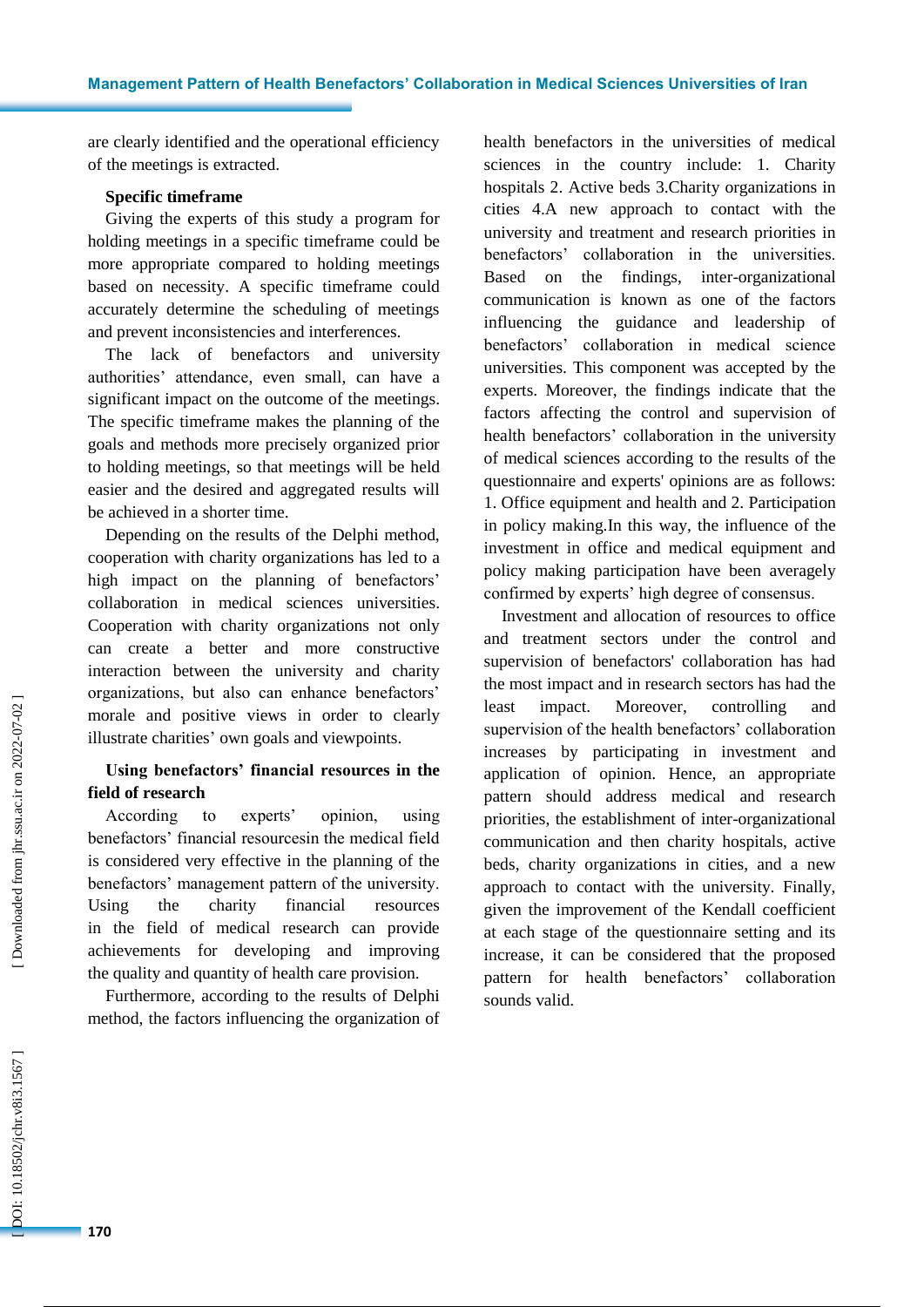

**Figure 1 .** The Management Pattern of Health Benefactors' Collaboration

## **Discussion**

This study aimed to provide a management pattern of health benefactors' collaboration in the universities of medical sciences i Iran. The findings of this study showed that in determining the health benefactors' collaboration management pattern , the first priority is guidance, the second priority is related to the organization, the third priority is known as the control and supervision, and the fourth priority is surely planning.

The benefactors' collaboration was evaluated as almost average. It may be due to the analysis that reveals benefactors' collaboration as a kind of decision -making; because the quality of plans and programs, the effectiveness and efficiency of the

strategies , and the quality of the results achieved are all subject to the decisions made by the benefactors in the universities of medical sciences of the country.Regarding the fact that the collaboration, its area and type are of the utmost importance regarding the basis for benefactors' duties, and choosing the type and method of decision making is certainly one of the most important components in making decision, it is necessary for the benefactors to have new and novel comments and ideas. Involving benefactors in collaboration means to engage them in decision making in the benefactors' work environment. In this case, the universities of medical sciences can involve the benefactors in decision -making issues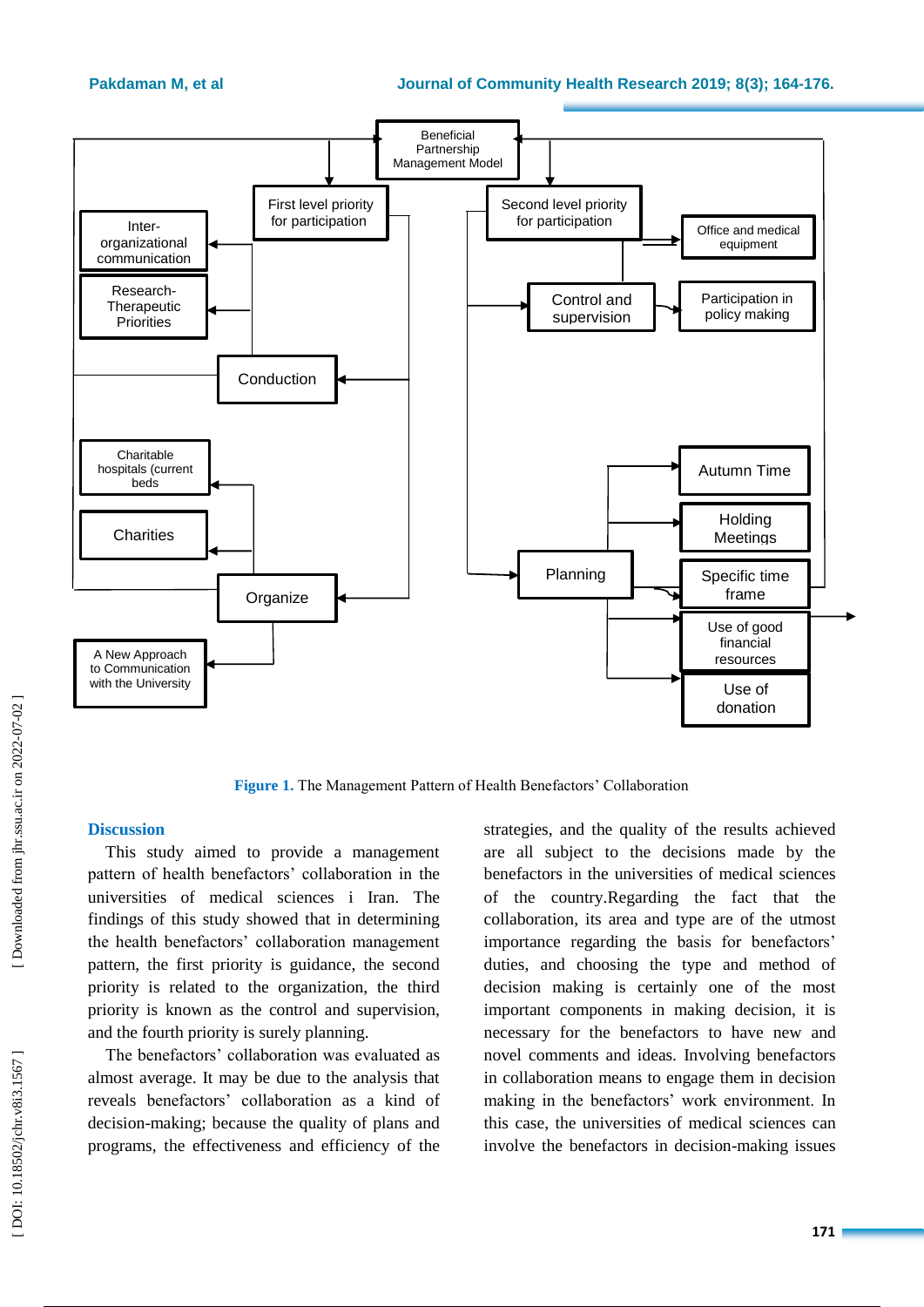#### **Management Pattern of Health Benefactors' Collaboration in Medical Sciences Universities of Iran**

related to the type of collaboration at high or low levels. The high degree of engagement of the benefactors in decision making and the type of collaboration indicate that they are involved in the all levels of planning process. However, the low level of engagement of the benefactors in decision making refers to the process of head managers' exclusive management. The profound collaboration of the benefactors in decision making allows them to influence the planning process of the universities of medical sciences. These benefactors are those who are close to customers and introduce new products and services to improve the type of collaboration and also they are the main element in the collaboration process. This study showed that the type and level of collaboration in the benefactors' decision making may be through their direct involvement in their chosen organizations and its values are estimated as moderate. Moreover, direct forms of collaboration, such as informal meetings, suggestion system, surveys, and problem -solving groups were moderately evaluated based on which collaboration was formed.

The meetings were hold during the initial period of the academic year of the universities due to the development of guidance and planning by the end of the year, as well as providing a clear program forthe university and the benefactors . The findings of this study are in line with the study of Imani and Furujiani (14). In their study, the holding meetings are known as one of the most essential parts of the benefactors' attendance in universities. They should have a high level of performance, credibility and arrangement; moreover, the benefactors and goals are clearly identified and the operational efficiency of the meetings is extracted. The study indicated that the experts prefer meetings in specific timeframes compared to the meetings based on necessity. A specific timeframe can accurately determine the scheduling of meetings and prevent inconsistencies and interferences. The lack of benefactors and university authorities' attendance, although small, can have a significant impact on the outcome of the meetings. The specific timeframe makes the

planning of the goals and methods more precisely organized prior to meetings, so that meetings will be held easier and the desired and aggregated results will be achieved in a shorter time. The results demonstrate that collaborative leadership style affects collaboration in private organizations such as charities, and collaboration is a key element in shaping the partnership approach with private organizations and charities. In this regard, it can be concluded that collaboration with charity organizations, based on the results of Delphi method, has a major impact on the planning of benefactors' collaboration in medical sciences universities. Cooperation with charity organizations not only can create a better and more constructive interaction between the university and charity organizations, but also can enhance benefactors' morale and positive view to clearly illustrate charities and their own goals and viewpoints.

The results of this study are also consistent with Heshmati et al. (2014 )(15), entitled "Improving collaborative management in the university through a justice -based system and suggestions, taking into account the place of collaborative management and justice in Islamic teachings". This study shows that using financial resources in organizations is known as an important component of collaborative management. In this regard, it can be analyzed that, according to the experts' opinion, using benefactors' financial resources in the field of medicine is very effective in planning the management pattern of benefactors in the university. Using the benefactors' financial resources in the field of medical research can provide achievements for the development and improvement of the quality and quantity of health care provision.

According to the results of Delphi method, the factors affecting the organization of health care in the universities of medical sciences of the country include: 1. charity hospitals 2. active beds 3. charity organizations in cities 4. a new approach to contact with the university.

The findings of this study are consistent with the results of Gharaei et al. (2011)(16), entitled "The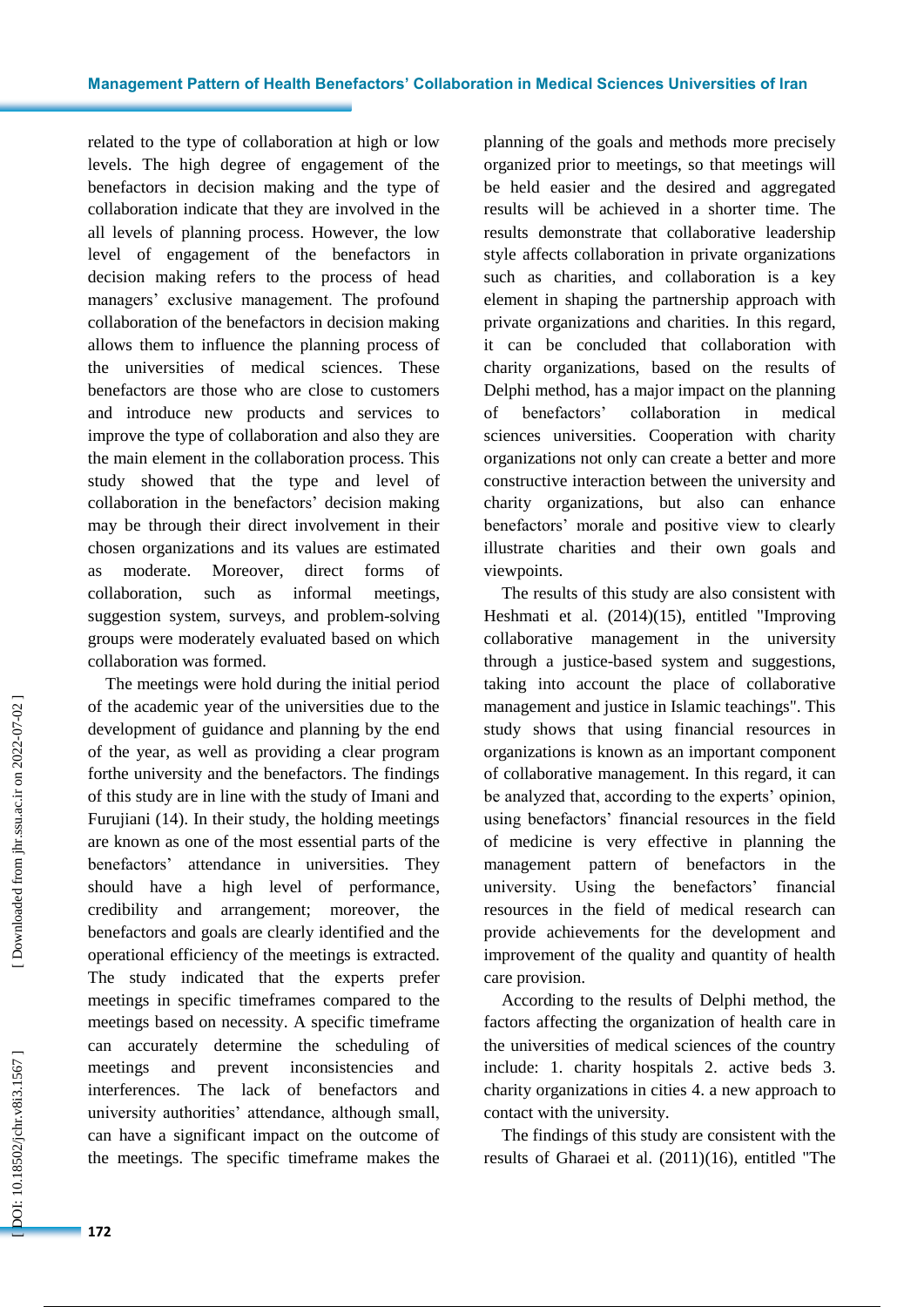relationship between organizational atmosphere and accountability in selected governmental, private and charity hospitals in Hamedan and Yazd cities". This study indicates that although charity hospitals cannot work easily considering social problems, studies have shown that so far many hospitals have used the concept of active beds for benefactors and charity organizations through designing clear and objective interventions in their policies. Studies have shown that health care organizations that are responsive to the new approach of communicating with the university receive more support from their communities.

Moreover, the results of this study are in line with the findings of Alidadiani's study (2016 )(17) entitled "Assessing the impact of collaborative management and its effectiveness on the organizational commitment of Bojnourd education staff". The study showed that collaborative organization is based on the logic that the benefactors should collaborate in the decisions process affecting their fate and have greater freedom in their administrative and organizational work. Therefore, they can control their work life and have more motivation; consequently, they will be more satisfied with their work, and their effectiveness and the organization productivity will increase . One of the methods of staff collaboration is their decisions system, which is recently known as the most successful collaboration system implementation method and it has been implemented more than other methods in the world.

Based on the results of the study, the medical and research priorities are very influential factors on the guidance and the health benefactors' collaboration in the university.Moreover, establishing inter -organizational communication states as one of the factors influencing the guidance and leadership of health benefactors' collaboration in the universities of medical sciences. This component has been greatly paid attention by the experts.

The results of this study are consistent with the results of the study by ImaniBarandag et al. (2016) (18) entitled "Investigating the factors influencing the increasing health of the administrative system and coping with corruption: new studies in the human sciences". This study explains the issue of the administrative system of the health with regard to leadership and collaborative leadership. Moreover, it states that collaborative leadership and guidance are truly affected by several factors , some of which rooted in the values and belief of organizational members . If they are modified and strengthened, many of the organization ethical abnormalities will be resolved. From the experts' view point, collaborative leadership means observing the laws and regulations and organizational values in assigning tasks and administrative activities, as well as observing the rules for collaboration in the relations between the benefactors and staff. Improving health in the organization means any attempts to improve the ability of the organization, which will enable the organization to properly execute its duties based on the collaborative leadership and guidance and to achieve its goals. Moreover, preventing factors that prevent the organization from executing its duties and achieving goals based on collaborative leadership and guidance . Hence, the solutions failed to achieve the real health for guidance and collaborative leadership due to the lack of comprehensive consideration of all aspects of affairs. However, guidance and collaborative leadership can be attributed to a variety of factors, such as cultural, structural, economical, political, and social factors, which requires multidimensional strategies to achieve them. Guidance and collaborative leadership consider the health of the administrative system related to the health of the staff, especially the head managers and their leaders. Paying attention to the material and spiritual needs of the staff in the hospital means observing guidance and collaborative leadership.

Factors affecting the control and supervision of health benefactors' collaboration in the universities of medical sciences through considering theresults of the questionnaire and experts' viewpoints include: 1. Office equipment and 2. Collaboration in policy making. In this way, investing in office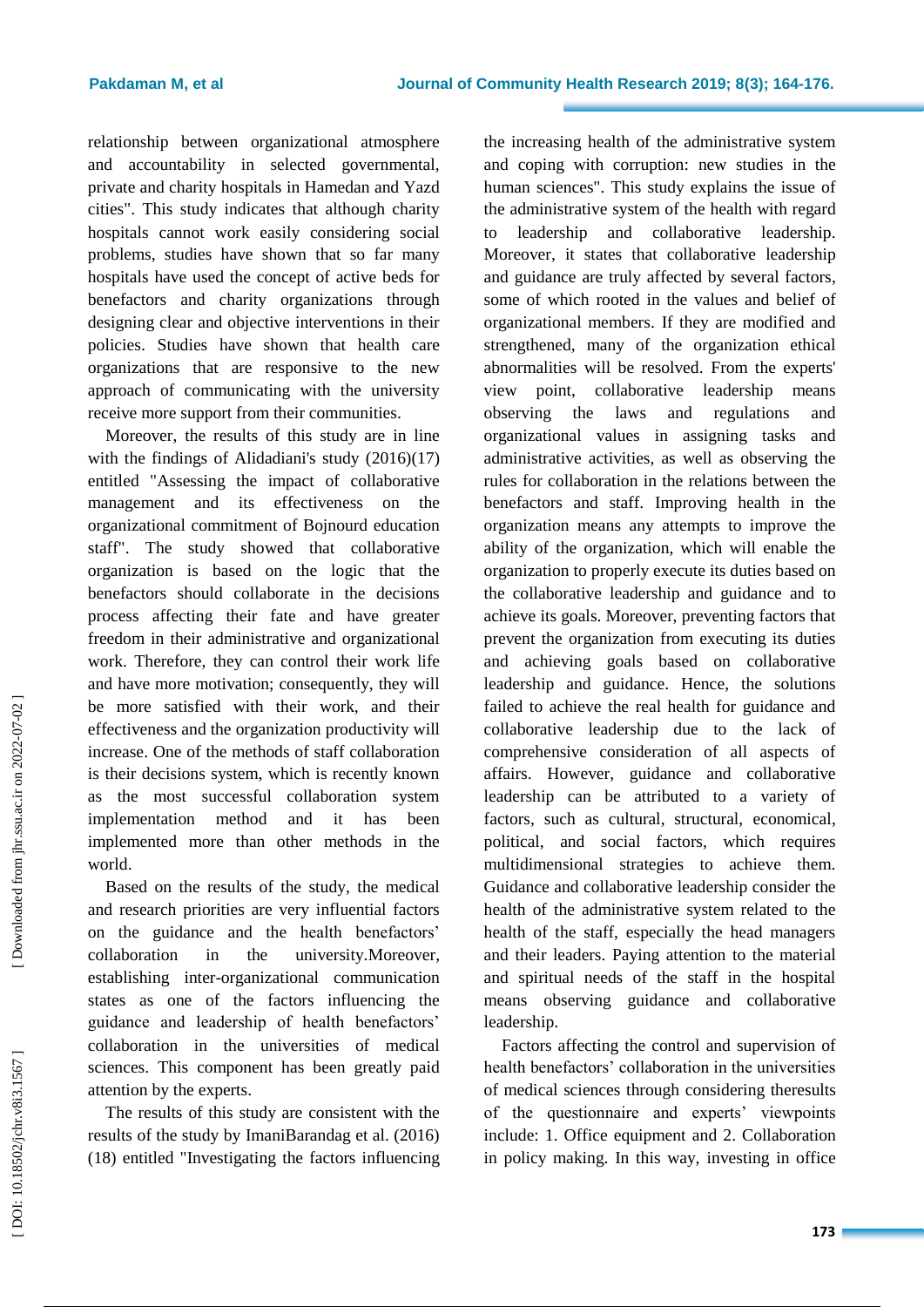equipment and collaboration in policy making has been averagely approved by the experts' high consensus. Investment and allocation of resources to office and treatment sectors on the control and supervision of benefactors' collaboration has had the most impact and in research sectors has had the least impact. Moreover, controlling and supervision of the health benefactors' collaboration increases by participating in investment and application of opinion. In analyzing the findings of this study, it can be argued that lack of consideration regarding the control and supervision in the production of collaborativ e patterns will lead to slow working in healthcare environments. S low working and lack of dynamism of human factors in health environments will cause recession and disappointment among the staff of these organizations as well as not achieving the goals and plans of the organization, and it will be a hazard to reduce the performance in the common patterns of collaborative management for hospitals. Slow working in human factors due to the lack of control and supervision of collaboration system in hospitals sometimes leads to a phenomenon of indifference in the staff of these organizations. This phenomenon is a characteristic of people who are engaged in repetitive and boring work s, and they often believe the fact that there is little hope for improvement in their work environment. It is caused due to the lack of attention to the control and supervision in the collaborative management pattern. The results of this study are in line with the study of HasaniShalmani (2016) (19), entitled "The impact of school administrators' collaboration on programs and duties of public private sectors". The study showed that controlling and supervision ofcollaboration ,as one of the main elements of human resource planning , is one of the most important factors in providing collaborative management patternsrecently that has a profound effect on other management activities. If, for any reason, human factors within the educational environment do not have the motivation and willingness to work and collaboration to achieve

goals, the control and supervision components of collaboration will improve the conditions.

The Delphi approach shows that the appropriate pattern can address medical and research priorities, the establishment of inter -organizational communication, then charity hospitals, active beds, charity organizations in cities, and a new approach to contact with the university.

Considering the factthat the proposed pattern of health benefactors' collaboration management in the universities of medical sciences of the country can be valid or invalid, the results show that due to the improvement of Kendall coefficient in each stage of providing questionnaire , it can be considered that the proposed pattern is certainly valid. The findings of the present study are consistent with the results of Alavi's study (2015), entitled "An introduction to human resources leadership with an emphasis on collaborative management". The study showed that the collaborative pattern is highly valid in leadership studies. The most important thing in the credibility of collaborative management is the existence of managers and their cooperating and using financial resources, as well as investigating the priorities and establishing inter -organizational communication. To validate the collaborative pattern in this study, it is stated that authority and management position in organizations with collaborative pattern include co -integration as well as convergence of educational approaches for implementing the educational pattern. The results of this study are also in line with the findings of Pejmanfar et al. (2015)(6), entitled "The impact of collaborative leadership style on the entrepreneurship of public education organizations". This study showed that credit patterns are highly valued for collaborative management, and it is important to access relevant information for effective decision making. Meanwhile, policy-making in collaboration, equipment, and organizational priorities is considered as an approach.

One of the limitations of the study is the lack of participation of a large number of universities as well as lack of their response.Recently, there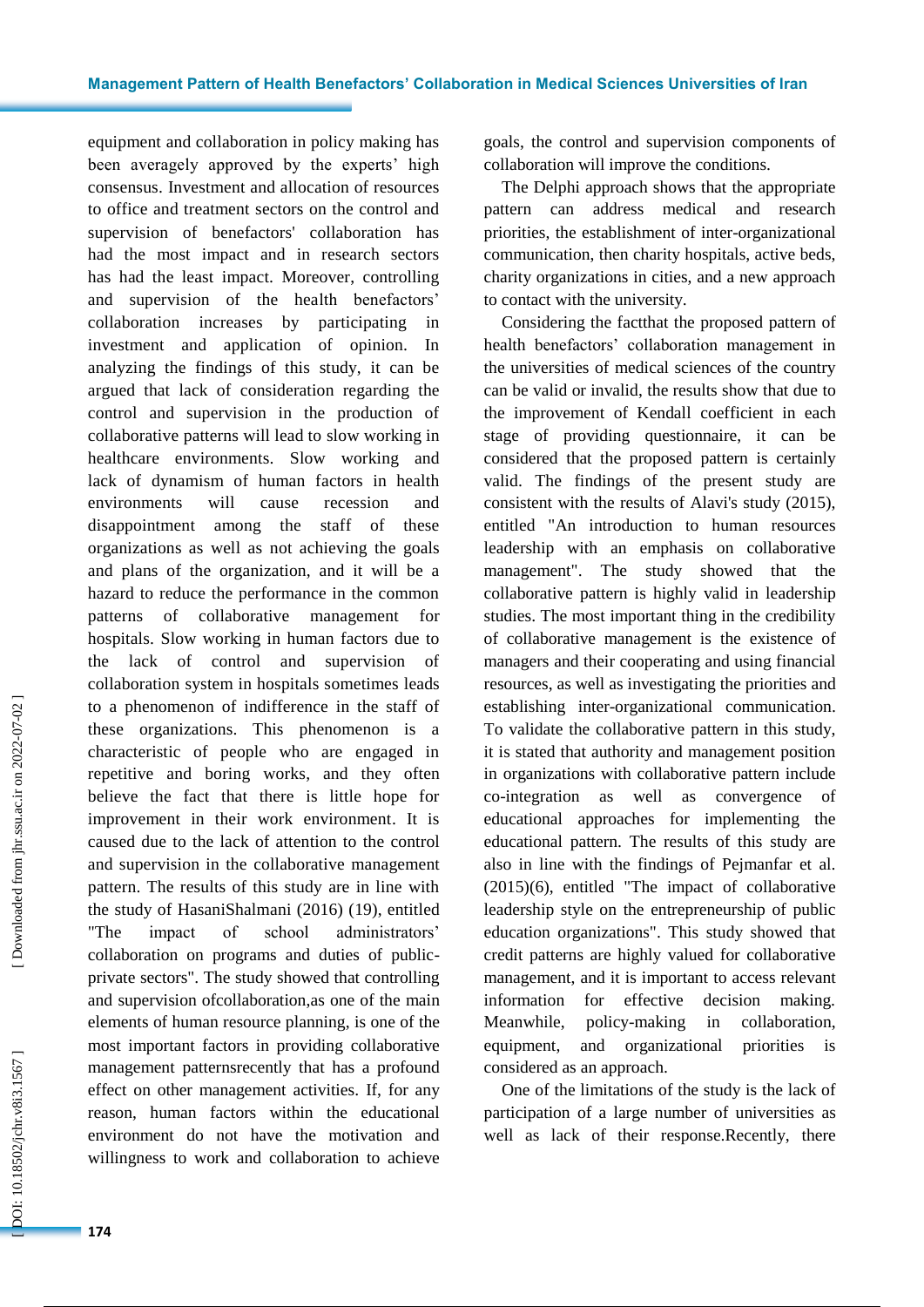have not been similar studies with the same object .

# **Conclusion**

The management pattern of collaboration can be used to improve the management of health benefactors' collaboration in Iran Universities of Medical Sciences, and the highest priority to improve its performance depends on the organization and guidance among its members.

#### **Acknowledgement s**

Thanks are owed to all who participated and helped in conducting this study from Universities of Medical Sciences of Iran. This Research has ethics code from Yazd ShahidSadoughi University of Medical Sciences. ethical code: IR.SSU.SPH.REC.1396.127

#### **Conflict of Interest**

The authors declare that they have no conflict of interest.

#### **References**

- 1. BaharShabani G, Eiman M, Godarzi M, Honari H. Development of Structural Equation Models of Participative Management and Organizational Agility in Selected Iranian Sports Federations. Applied Research in Sport Management 2016;16(1):11 -24. Persian
- 2. Hillis V, Lubell M, Hoffman M. Sustainability partnerships and viticulture management in California. Journal of Environmental Management 2018; 217:214 -25.
- 3.Singh R, Baird A, Mathiassen L. Collaboration risk management in IT -enabled asymmetric partnerships: Evidence from telestroke networks. Information and Organization 2018; 28(4):170 -91.
- 4. Nastizaee N, Abili Kh , Naderi A , OreyYazdani B. The Relationship of Collaborative Management with the Organizational Spirituality and Organizational Self -esteem of School Managers and Teachers of Zahedan City. Quarterly Journal Of Educational Leadership & Administration 2014; 8(1): 9 -23. Persian
- 5.Koontz TM, Thomas CW. Use of science in collaborative environmental management: Evidence from local watershed partnerships in the Puget Sound. Environmental Science & Policy 2018; 88:17 -23.
- 6. PezhmanFarh H . The Impact of Participatory Leadership Style on the Entrepreneurship of Governmental Organizations -Shavour Education and Education, Master's Degree in Educational Management, Payam Noor University, Tehran South Branch; 2015. Persian
- 7.Wilmer H, Derner JD, Fernández -Giménez ME, et al. Collaborative Adaptive Rangeland Management Fosters Management -Science Partnerships. Rangeland Ecology & Management 2018; 71(5):646 -57.
- 8. Hosni Shelmani M . The Impact of School Administrator Participation on Programs and Duties of Participation of the Private-Governmental Sector. Education 2016, 126 (1): 47-68.
- 9. Robbins SP, Judge TA. Organizational Behavior. 13 Three Edition. USA: Pearson International Edition, Prentice Hall; 2009.
- 10. Morro w P C, McElroy JC ,Scheibe KP. Influencing organizational commitment through office redesign. Journal of Vocational Behavior.2012.81(1), 99 -111.
- 11.Hermens N, Verkooijen KT, Koelen MA. Associations between partnership characteristics and perceived success in Dutch sport -for -health partnerships. Sport Management Review. 2019;22(1):142 -52.
- 12. Ramezanian MR , Abdollahian F , Safardost A. Investigating the dimensions of managers' tendency toward participatory decision making and their impact on organizational commitment: Case study in service organizations of Guilan province. Journal of Improvement 2013; (19):86-109. Persian
- 13. Sobhaninejad M, Omidi M, Najafi H. Strategies for Managing Participatory Management in Universities Based on Islamic Foundations .Cultural Engineering 2015;(84):106 -127. Persian
- 14. Imani J, ForjianNejad Gh. Study of the role of social interactivity in relation to participatory management and organizational development of Bandar Abbas high school principals, educational management innovations 2015; 38 : 7 -21. Persian
- 15. Heshmati MR, Kharakian A, Moharati Y. Improving participatory management in the university through the system of suggestions and justice by considering the status of participatory governance and justice in Islamic teachings, Management at Islamic University, 2014, 3(1): 71-94. Persian